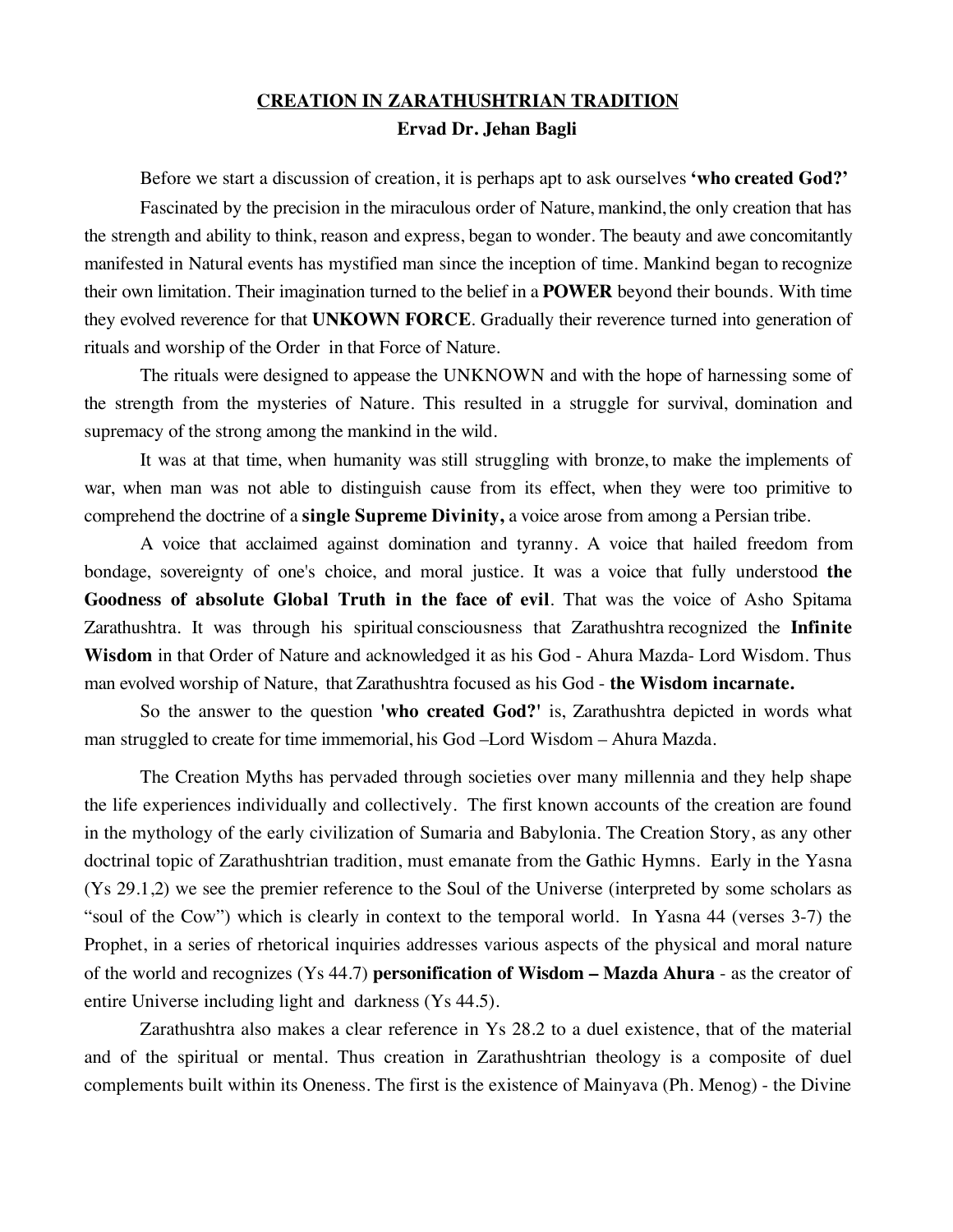domain of the Mind, that is eternal, and absolute in all respects which is beyond defilement. Following that is the creation of the temporal world Gaethya (Ph. Getig) - the world of actuality, the one we live in, the one that is corrupted by the undesirable choices ( Anra Mainyu) of mankind. The two together make up the Whole or Complete creation. The two existences represent the spiritual and the physical counterparts of the universe. This in Zarathushtrian Faith represents a form of cosmic dualism of the type later elaborated by Plato through his concept of the "World of immutable Ideas" (spiritual) and the "World of Sense" (physical).

 It is important to note that Zarathushtra follows up the concept of *Mainyava* and *Gaethya* with the notion of the *Chinvato Peretu* - the Bridge of the Separator or of Sorter (Ys 46.10,11; 51.13). It is believed, that the Judgment, is rendered here, consistent with the Gathic theology of Reward for the righteous and Retribution for the deceitful. It is clearly apparent that this notion, bridges the Spiritual and the Corporeal existence, and the consequence here is experienced by the individual soul, the spiritual counterpart, that has shed the physical body, to initiate its journey to the Abode of Song (Ys 46.10, 45.8, 51.15) or House of Deceit (Ys 46.11, 49.11, 51.14) based on its action in life.

We have in this world of actuality the images of the perfect creations of Ahura Mazda, viz., the majesty of open skies (heavens and luminaries), the lofty mountains (earth), the deep seas (water), the dense forests (plant kingdom), and the wildlife (animal kingdom). The book of creation –Bundahisnin Chapter 3.8 states that the corporeal creation was static. Waters did not flow, plants did not grow, and there were no vital signs until they were pervaded by the Divine Universal energy to bring them to life. This divine agency was none other than the Divine energy of Fire, the energy through Ahura Mazda associated in his Gathic hymns with Global Truth (*Asha*). All these creations exist in complete harmony complying with the immutable law of Nature. A part of Yasna Haptanhaiti (Ys 36-39) is dedicated to the reverence and veneration to Ahura Mazda and his creations.

The last and the most pivotal creation of Mazda is that of mankind. **Humanity is uniquely endowed with the essence of its creator –** *Vohu Manah* **the Good mind and the Freedom of Choice,** the choice between two Primal ways of using that Mind, or two ways of being as mentioned in Ys 30.3. We note this clearly elaborated in Ys 31.11 where it says, "Wise one, in the beginning , by your Mind, you fashioned for us thinking creatures, conception and intentions, put life in that physical framework whereby Human can make a choice through freewill". The concept of the freedom of Choice is inextricably tied with **the heavy responsibility that mankind must burden to be the steward of all the other creations.**

All Creations that carries within, the innate Divinity, deserves to be held in reverence, and be used in moderation, never to be abused with excess or be defiled with pollution, or be diminished with greed. This is a strand of religiosity, that makes Zarathushtrian tradition, the first, to hold the 'Ecosystem of the Creator' as Sacred.

Zarathushtrian tradition holds human beings as the co-workers of the Creator, as Zarathushtra states, "May we be among those who rejuvenates this world" (Ys 30.9). Bundahisn, the later